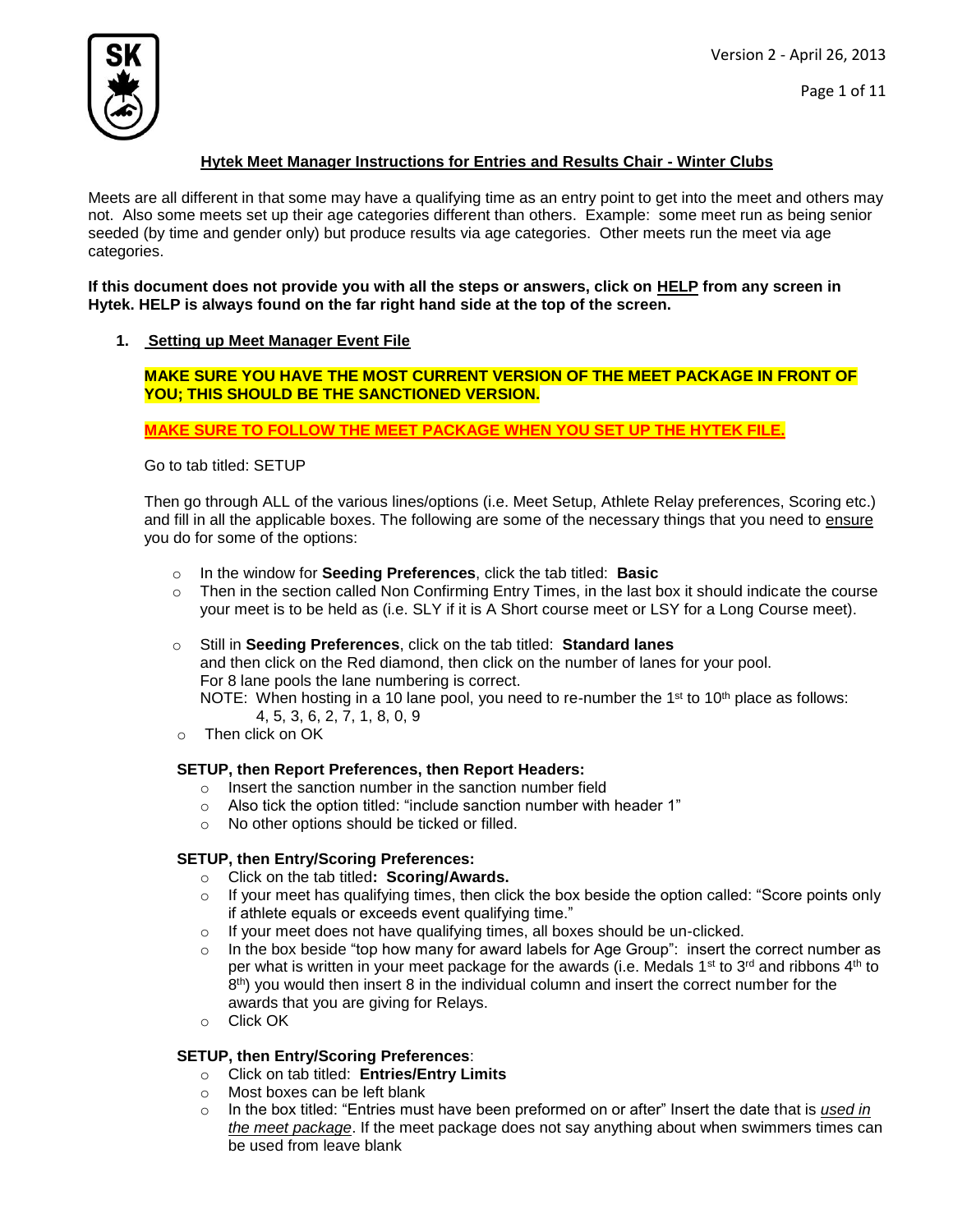$\circ$  Basically you will tick any appropriate boxes that pertain to your meet package.

# o **Entry limits:**

- Maximum entries per athlete including relay = refer to meet package. If individual entry limit is 7 and max number of relays a swimmer can be is 2 you would enter 9 in this box.
- Maximum individual entries per athlete = refer to meet package (i.e.  $7$ )
- **Maximum relay entries per athlete = refer to meet package (i.e. 2)**
- Box titled: "Warn if entry limits exceeded" put in a check mark
- Do not put a check mark in the last box for count relay alternates
- **Click OK**

## **SETUP, then Scoring Setup**

- o Click on **Standard**
- $\circ$  Enter the scoring as per Individual Events as listed in the meet package
- $\circ$  Enter the scoring as per the Relay scores as listed in the meet package
- $\circ$  If not scoring the meet, then don't worry about these, can just leave with the default
- o Click on OK

## **SETUP, then Scoring Setup**

- o Click on **Alternative**
- $\circ$  Enter the scoring as per Individual events for High Point Awards (example 5,2,1) as per the meet package.
	- Most clubs do not do High Point awards so this would be blank
- o Click on OK

## **SETUP, then Entry Fee Surcharge**

- o If your club is charging a flat fee to enter the meet (i.e. \$65) then in the field titled: "*Athlete Surcharge"* enter the flat fee that each swimmer pays as per the meet package
- $\circ$  Or if there is both a Flat fee (i.e. \$15) plus a fee per individual event you would enter the flat fee here.
- o Click on OK

## **Go to tab titled: Events**

You now add each of the events as per the Meet Package:

Fill in all the appropriate options:

Individual/relay

Gender (tick the option Alt Gender),

Age Group – the correct age for individual events as per meet package

If meet is being senior seeded, then you would click on Open/Senior If an event is for something like 11 & under click on "Custom" then in the box below leave the first box empty and in the second box put 11

Distance – this is the overall distance of the event (i.e. click on 50 if the event is 50 Free) if the event is a 4 x 50 Relay then you would click on 200

## Stroke

Rounds (make sure to watch and click correct option for events that are Timed Finals and those that have both a Prelim and a Final) NOTE: Relays are usually always a Time Final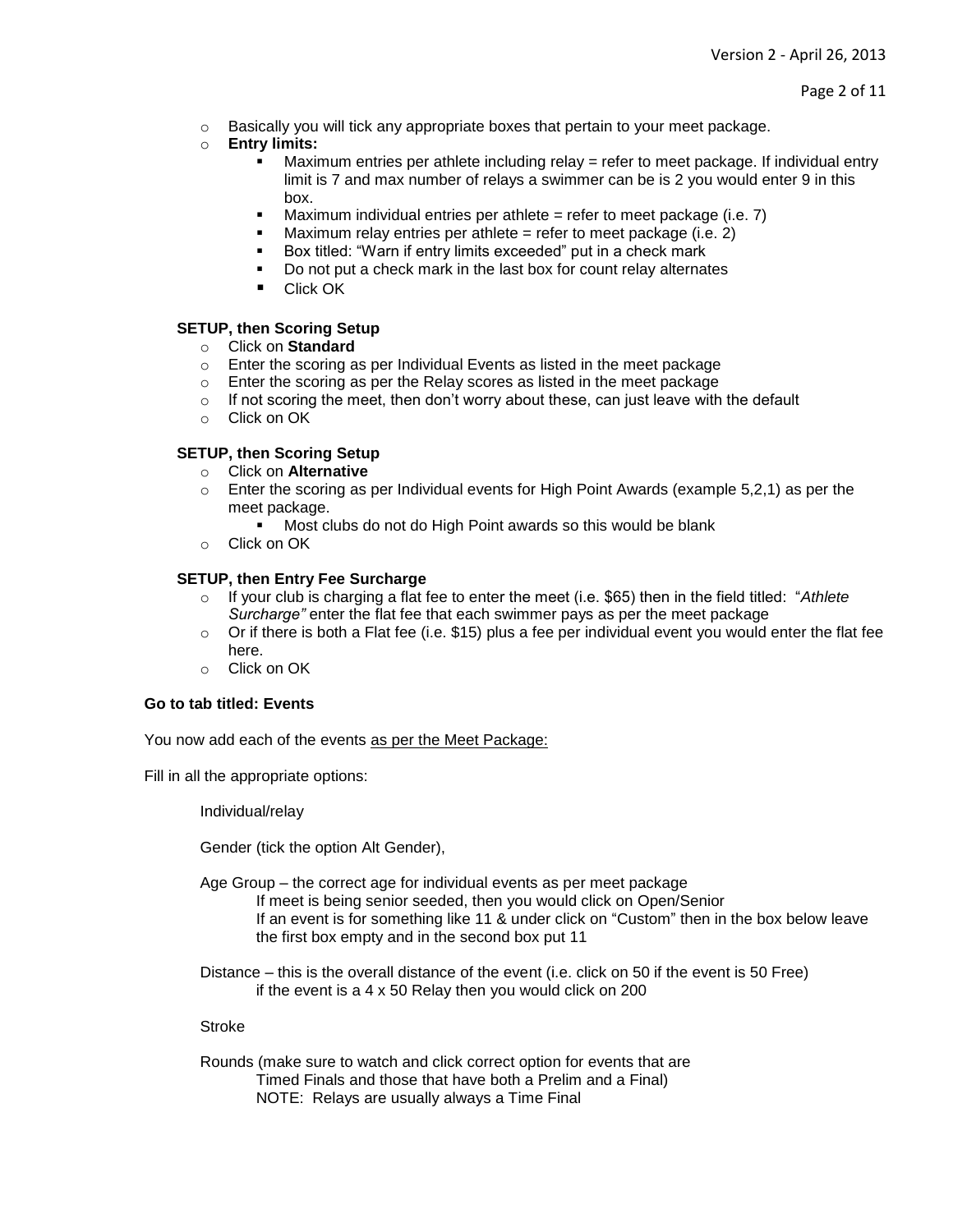Version 2 - April 26, 2013

Page 3 of 11

# **In the Column titled: Round 1 – Prelims or Timed Finals**

- o Everything is a default
- $\circ$  In the Heat Order box for the 800 & 1500's the option Fast to Slow needs to be ticked.
	- All other events are Slow to Fast
- $\circ$  If you are running a meet that is Senior seeded but producing results via age categories, then you MUST tick on the **Multi-Age Group option**
	- NOTE: Relays are usually run via age categories so relays are not Multi aged; this just pertains to individual events**.**
	- After ticking on the Multi Age option, then click on the little square box to the left.
	- **Then when the next box opens, you will add in the applicable age groups for the events** as per the age group categories listed in the meet package for each gender
	- $(i.e.$  low age = 0, high age = 11, low age 12, high age 12 etc. for Girls events and low  $age = 0$ , high age  $= 12$ , low age 13, high age 13 etc. for boys events.
	- NOTE: pay attention because the boys and girls don't always have the same age categories
	- If the meet is Prelims and Finals, then beside each age category in the column titled: # Final Heats it will have 1 Final
	- If the meet is a Time Final meet , then this column is not labelled; you will not see it

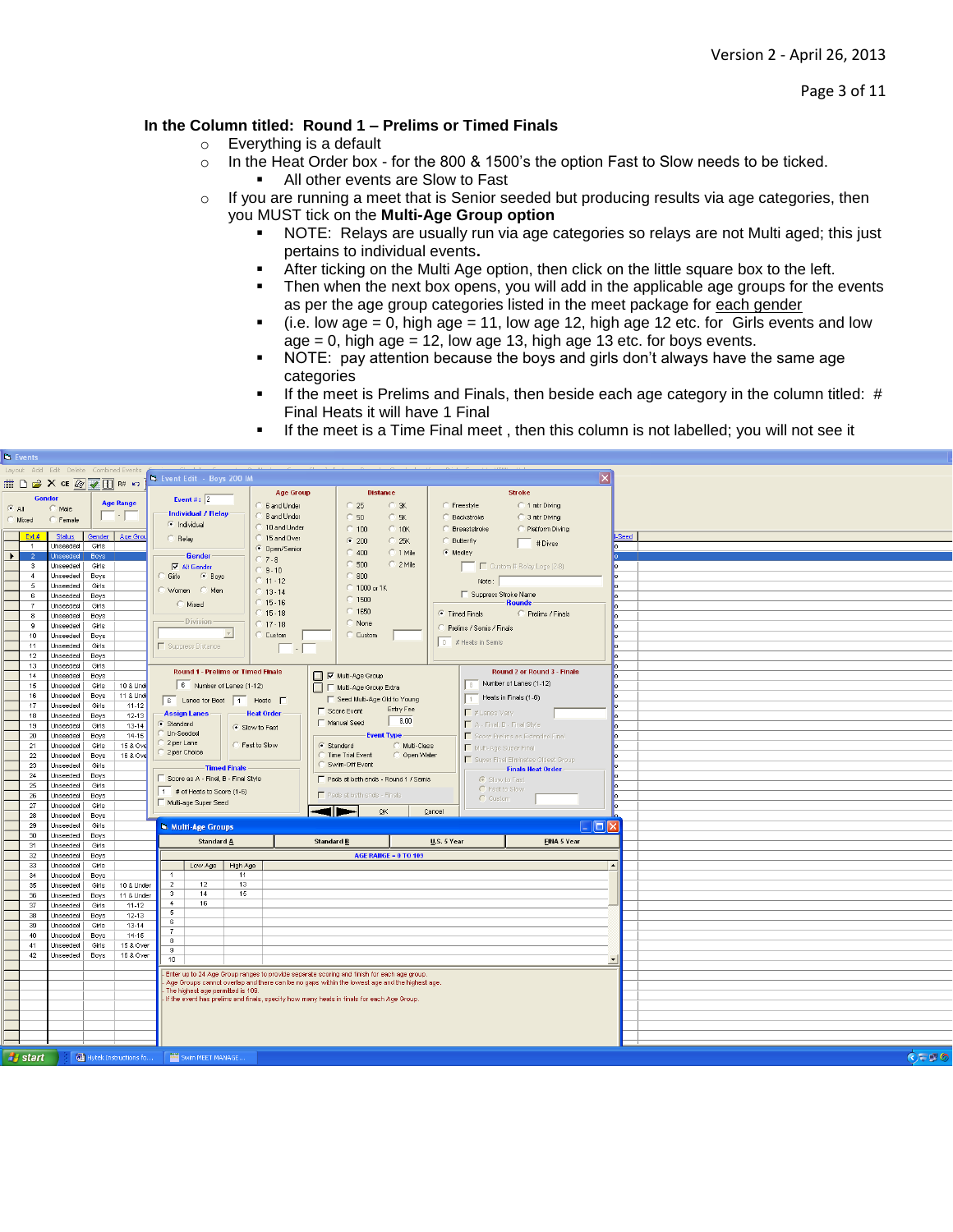# **In the Column titled: Round 1 – Prelims or Timed Finals continued:**

- o If the meet is to be scored, then you MUST tick on the box "**Score Event**"
- o For the option titled: "**Entry Fee"**
	- If it is for a Relay event, then you will need to add the Relay Team Event Fee as per
	- the Meet Package
	- $\blacksquare$  If it is an Individual event you leave this at 0.00 if it is a flat fee such as \$65 to enter meet
	- **If it is an Individual event then you would enter the dollar amount per event as stated in** meet package (i.e \$7.00)

# **In the column titled: Round 2 or Round 3 – Finals**:

- $\circ$  If the meet is a Time Final meet then options are not available for you to put anything in
- o If the meet is Prelims and Finals then Fill in the number of lanes (8 or 10)
- $\circ$  In the box titled: "Heats in Finals" if you are running just an A final you will put in the number 1 and if running an A and B final then put in the number 2
- $\circ$  Tick the box: "A-Final, B Final style"
- o Tick the box: "Score Prelims as Extended Final"

**In the column titled: Finals Heat Order:** tick the Fast to Slow option

(NOTE: this option only becomes available for events that have 2 finals.)

# **If you are running a meet that has qualifying times, then you must Import the Time Standards File**

YOU MUST IMPORT THE TIME STANDARDS FILE BEFORE UPLOADING "*EVENTS FOR TM"* FILE TO THE NATIONAL SITE.

After you have finished setting up all the events, if you are using the Saskatchewan A and AA time standards, then you can import the Hytek Time Standards Files. Contact Marj Walton at Swim Sask for these files.

NOTE: this file will only import if the events are set up with the same age categories as the time standards. (i.e. if you have an event called 11 & 12, there is no such time standard for this age category, therefore, nothing will import.

If you are creating your own Time Standard to enter the meet, then you will have to manually enter all of these time standards.

- To Import the time standards, from the main screen, go to "EVENTS"
- Then "Standards"
- Then "Import"
- Locate the time standard file on your computer or USB or Flash drive or 'stick'
- After you import the time standards go to: "EVENTS"
- Then "standards"
- then in the 2<sup>nd</sup> box at the bottom of the screen make, click the box under "entry qual"

# **See picture on next page**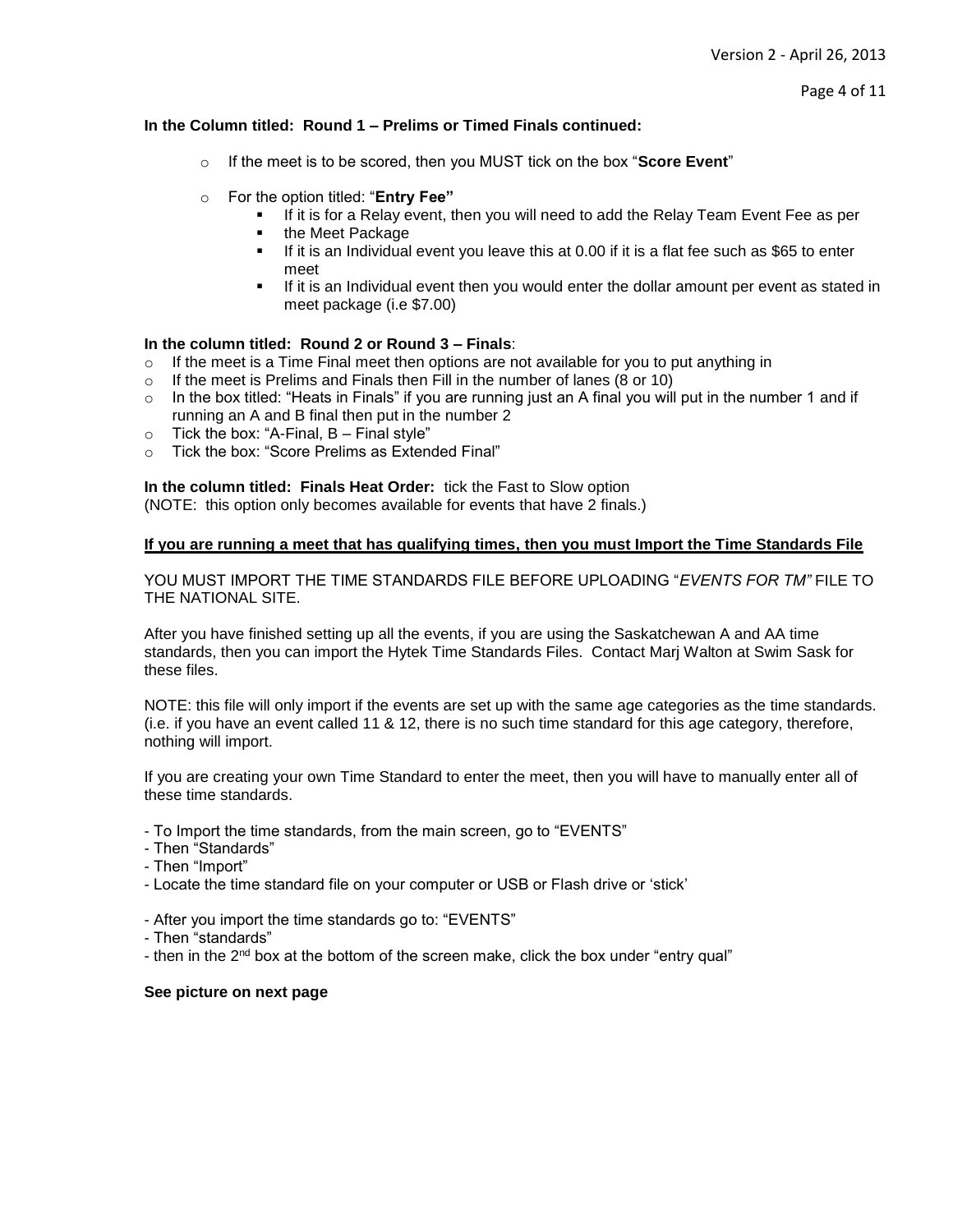Version 2 - April 26, 2013

Page 5 of 11

|                          | <b>N.</b> Events |              | <b>W. Time Standards</b>              |                                                                               |                    |                |                                  |                                                    |  |                               |
|--------------------------|------------------|--------------|---------------------------------------|-------------------------------------------------------------------------------|--------------------|----------------|----------------------------------|----------------------------------------------------|--|-------------------------------|
|                          | Layout Add Edit  |              |                                       |                                                                               |                    |                |                                  | Import Export Custom Age Groups View Create Report |  |                               |
|                          |                  |              |                                       |                                                                               |                    |                |                                  |                                                    |  |                               |
| <b>MOGXCE → ◆Age 参画图</b> |                  |              |                                       |                                                                               |                    |                |                                  |                                                    |  |                               |
|                          |                  | Gender       | Gender                                |                                                                               |                    |                |                                  | ⊙ Indiv + Relays                                   |  | © LC Meters                   |
| $C$ All                  |                  | $\odot$ Male | $\odot$ All<br>C Male                 |                                                                               |                    |                | <b>Age Range</b><br>C Indiv Only |                                                    |  | C SC Meters                   |
|                          | C Mixed          | $\circ$ Fem  | C Mixed<br>C Female                   |                                                                               |                    |                |                                  | C Relays Only                                      |  | C SCYards                     |
|                          |                  |              |                                       |                                                                               |                    |                |                                  |                                                    |  |                               |
| Evt#<br>Statu            |                  |              |                                       |                                                                               |                    |                |                                  |                                                    |  | <b>Long Course Meters</b>     |
|                          | 10               | Unseed       | Evt#<br><b>Event Name</b>             |                                                                               |                    |                |                                  | AA                                                 |  |                               |
|                          | 11               | Unseed       | 1<br>Girls 11&U 200 IM                |                                                                               |                    |                |                                  | 3:14.87                                            |  |                               |
|                          | 12               | Unseed       | 1<br>Girls 12 200 IM                  |                                                                               |                    |                |                                  | 3:04.37                                            |  |                               |
|                          | 13               | Unseed       | 1                                     | Girls 13 200 IM                                                               |                    |                |                                  |                                                    |  |                               |
|                          | 14               | Unseed       | 1                                     | Girls 14 200 IM                                                               |                    |                |                                  |                                                    |  |                               |
|                          | 15               | Unseed       | 1                                     |                                                                               | Girls 15&O 200 IM  |                |                                  | 2:48.00                                            |  |                               |
|                          | 16               | Unseed       | 2                                     |                                                                               | Boys 12&U 200 IM   |                |                                  | 3:04.33<br>2:53.79                                 |  |                               |
|                          | 17               | Unseed       | $\overline{2}$                        | Boys 13 200 IM                                                                |                    |                |                                  |                                                    |  |                               |
|                          | 18               | Unseed       | $\overline{2}$                        | Boys 14 200 IM                                                                |                    |                |                                  | 2:45.39                                            |  |                               |
|                          | 19               | Unseed       | $\overline{2}$                        | Boys 15 200 IM                                                                |                    |                |                                  |                                                    |  |                               |
|                          | 20               | Unseed       | $\overline{2}$                        | Boys 16&O 200 IM                                                              |                    |                |                                  |                                                    |  |                               |
|                          | 21               | Unseed       |                                       | $\overline{\overline{3}}$<br>Girls 11&U 1500 Free                             |                    |                |                                  |                                                    |  |                               |
|                          | 22               | Unseed       |                                       | $\overline{\overline{\overline{3}}}$<br>Girls 12 1500 Free                    |                    |                |                                  |                                                    |  |                               |
|                          | 23               | Unseed       | $\overline{\overline{3}}$             |                                                                               | Girls 13 1500 Free |                |                                  | 22:50.91<br>22:24.87                               |  |                               |
|                          | 24               | Unseed       | $\overline{3}$                        | Girls 14 1500 Free                                                            |                    |                |                                  |                                                    |  |                               |
|                          | 25               | Unseed       |                                       | $\overline{\mathbf{3}}$<br>Girls 15&O 1500 Free                               |                    |                |                                  |                                                    |  |                               |
|                          | 26               | Unseed       | $\overline{4}$<br>Boys 12&U 1500 Free |                                                                               |                    |                |                                  | 23:43.18                                           |  |                               |
|                          | 27               | Unseed       | Boys 13 1500 Free<br>4                |                                                                               |                    |                |                                  | 21:43.19                                           |  |                               |
|                          | 28               | Unseed       | 4<br>Boys 14 1500 Free                |                                                                               |                    |                |                                  | 20:51.50                                           |  |                               |
|                          | 29               |              | $\overline{4}$<br>Boys 15 1500 Free   |                                                                               |                    |                |                                  | 20:38.38<br>19:33.88                               |  |                               |
|                          |                  | Unseed       | 4                                     | Boys 16&O 1500 Free                                                           |                    |                |                                  |                                                    |  |                               |
|                          | 30               | Unseed       |                                       | 5<br>Girls 11&U 100 Fly                                                       |                    |                |                                  |                                                    |  |                               |
|                          | 31               | Unseed       | 5<br>Girls 12 100 Fly                 |                                                                               |                    |                |                                  | 1:26.74                                            |  |                               |
|                          | 32               | Unseed       | $\overline{5}$<br>Girls 13 100 Fly    |                                                                               |                    |                |                                  | 1:20.90                                            |  |                               |
|                          | 33               | Unseed       | $\overline{5}$<br>Girls 14 100 Fly    |                                                                               |                    |                |                                  | 1:18.29                                            |  |                               |
|                          | 34               | Unseed       | $\overline{5}$<br>Girls 15&O 100 Flv  |                                                                               |                    |                |                                  | 1:15.34                                            |  |                               |
|                          | 35               | Unseed       |                                       | $\mathbb{R}^2$ X<br>Qual with 1 Tag: C Equal to or faster<br>Slower than<br>D |                    |                |                                  |                                                    |  |                               |
|                          | 36               | Unseed       |                                       |                                                                               |                    |                |                                  |                                                    |  |                               |
|                          | 37               | Unseed       | Tag                                   |                                                                               | Time Stds          | Entry Qual     |                                  | Scoring Description                                |  | 1) TIME STAN                  |
| ▶                        | 38               | Unseed       | AA                                    |                                                                               | $\blacksquare$     | $\blacksquare$ | п                                |                                                    |  | Sheets, and Re<br>2) ENTRY QU |
|                          | 39               | Unseed       |                                       |                                                                               |                    |                |                                  |                                                    |  | read the Help f               |
|                          | 40               | Unseed       |                                       |                                                                               |                    |                |                                  |                                                    |  | 3) Tags for St                |
|                          | 41               | Unseed       |                                       |                                                                               |                    |                |                                  |                                                    |  | is set-up as Div              |
|                          | 42               | Unseed       |                                       |                                                                               |                    |                |                                  |                                                    |  | Scoring Preferi               |
|                          | 43               | Unseed       |                                       |                                                                               |                    |                |                                  |                                                    |  | 'slowest' categr              |
|                          | 44               | Unseed       |                                       |                                                                               |                    |                |                                  |                                                    |  |                               |
|                          | 45               | Unseed       |                                       |                                                                               |                    |                |                                  |                                                    |  |                               |
|                          | 46               | Unseed       |                                       |                                                                               |                    |                |                                  |                                                    |  |                               |
|                          | 53               | Unseed       |                                       |                                                                               |                    |                |                                  |                                                    |  |                               |
|                          | 54               | Unseed       |                                       |                                                                               |                    |                |                                  |                                                    |  |                               |
|                          | 55               | Unseed       |                                       |                                                                               |                    |                |                                  |                                                    |  |                               |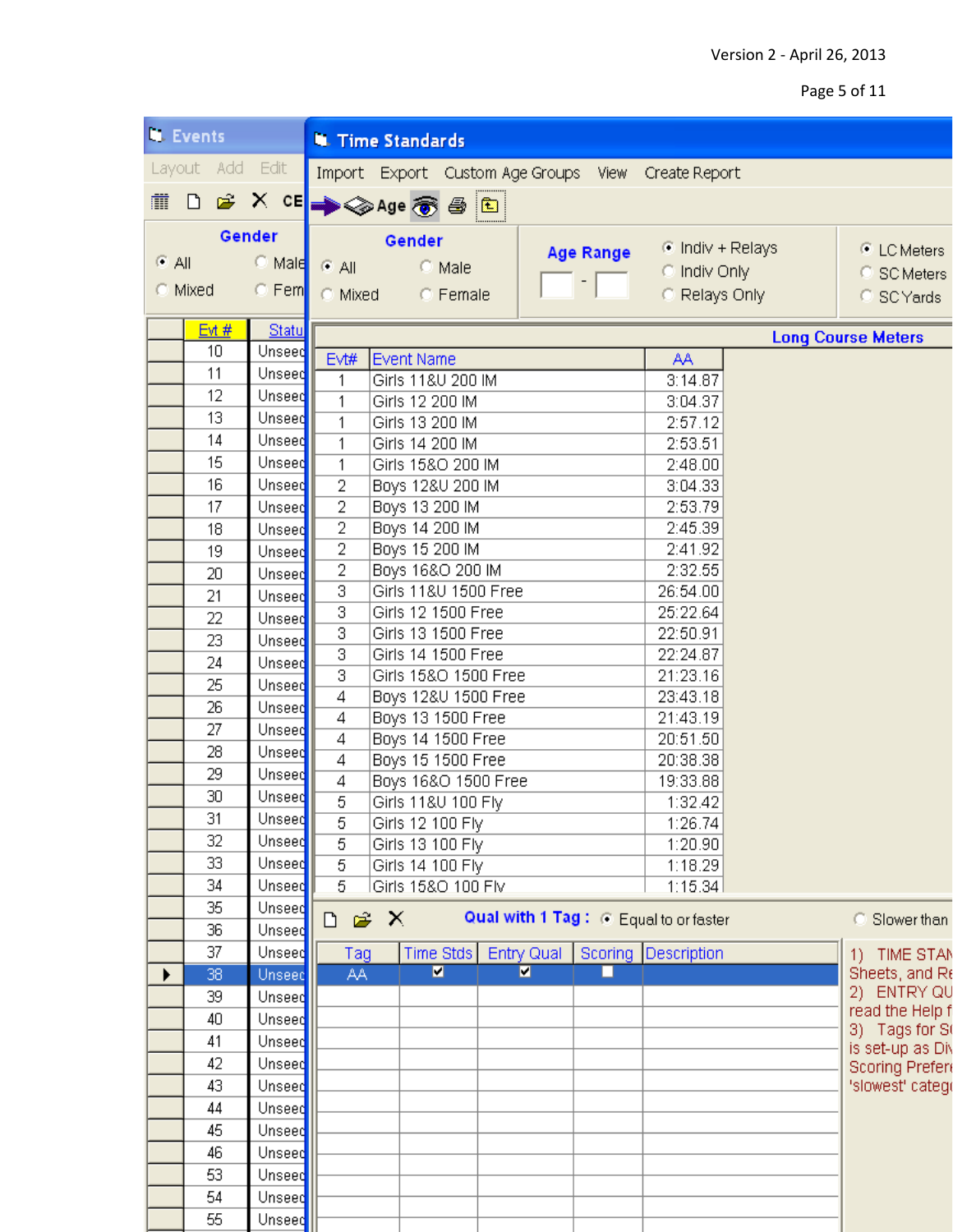Page 6 of 11

# **After you have finished setting up all events, while still in** *EVENTS***, click on** *SESSIONS*

- o Then click on ADD
- o Then put in session #, Session title (example: Sat April 27, 2013,) Day, and the start time as per the meet package. NOTE: not the warm-up start time, but the time that the first race will go
- $\circ$  Intervals this should be 45; leave the backstroke interval at the default of 15
- o Ignore or delete the diving time per dive
- o Now you move the events on the left over to the session schedule on the right hand side.  $\circ$  To move an event over, double click on it.
- o Once you have moved an event over it will be highlighted in yellow. MAKE SURE ALL EVENTS ARE HIGHTLIGHTED.
- $\circ$  If you are running a 2-day meet, watch what you are doing; don't double click on all events and put them into session 1.

## **After you have finished setting up all the events, produce reports and physically look at them for completeness.**

To produce reports, click "*REPORTS*" from the main screen Then click on "*EVENTS"* Under the event list tab, click on "*expand multi ages*" Then click on "*Create Report*" This gives you a report called "Event List – by Event Number"

- o Make sure all age groups are accounted for
- o Make sure that the event numbers and order match the meet package

From the main screen click on *REPORTS* again

Then click "*SESSIONS"*

Then click on "*SELECT ALL*"

Click on "*CREATE REPORT"*

This gives you a report called: Session Report (Note: some referee's call this a timeline report)

o Does it agree to the meet package Event List?

**ONCE YOU HAVE FIXED ANY ERRORS THAT YOU FOUND BY REVIEWING THESE 2 REPORTS AND YOU ARE ABSOLUTLEY SURE THAT EVERYTHING IS CORRECT AND THAT THE TIME STANARDS ARE IN THE FILE (IF YOU ARE RUNNING A MEET WITH QUALIFYING TIMES) THEN YOU ARE NOW FINISHED WITH THE EVENT FILE AND YOU CAN EXPORT THE "EVENTS FOR TM" FILE AND UPLOAD IT TO THE NATIONAL SITE.**

## **2. HOW TO EXPORT THE EVENT FILE FOR UPLOADING TO THE NATIONAL SITE:**

- o From the main screen click on "FILE"
- $\circ$  Then scroll the cursor down to "Export" then from the Export Drop Down Menu click on "EVENTS" FOR TM"
- $\circ$  A window will pop up providing you with some information. READ THIS CAREFULLY and make sure all the various things it is telling you are correct. If it is correct, click on Yes.
- $\circ$  If there is information that is not correct then click on No and go back and fix it.
- o Once you click Yes another window will open
- $\circ$  If it is a meet with qualifying times, click on the down arrow beside the option "multi-cut course" order and select the correct order.
	- For a Short Course meet the correct order is: SLY

For a Long Course meet the correct order is: LSY

o If it is a meet with no qualifying times, this option is not available.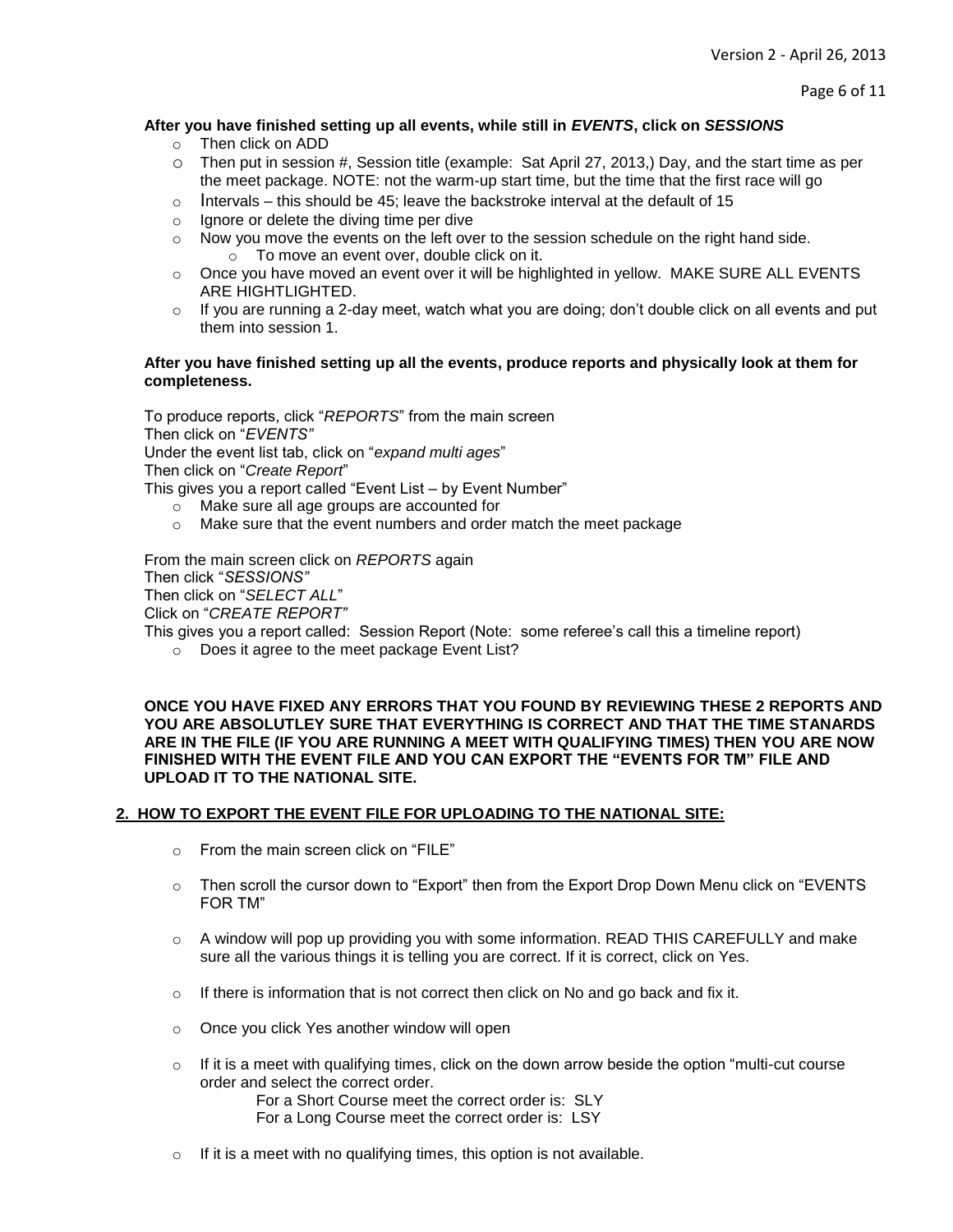- $\circ$  In the box called CONVERSIONS. Read the meet package and see what it says if coaches are to convert SC times to LC if a long course meet or vice versa and click the appropriate box.
- o Click on OK
- $\circ$  A new window will open that is basically asking you where you want to export the file to? Where on your hard drive or desktop or USB drive. You can export it to wherever you want, but just pay attention to the drive letter and director. I.e. C:\ swmeets4
- $\circ$  A window will then pop up say meet event zipped successfully and gives you the name of the file and where it is located. Example Meet events-your meet name-date-001.zip
- o Click on ok

## **3. HOW TO UPLOAD THE "***EVENT FOR TM FILE"* **TO THE NATIONAL SITE:**

- *1)* Go to Swim Sask website and click on the link in the bottom right corner that is called: *SNC Registration and Meet Manager login.*
- 2) Login with your Meet Manager Username and password
- *3)* Click on *MEET LIST*
- *4)* If your club hosts more than 1 meet per year, locate the current meet
- 5) Under the column titled "Event File" click on the icon that is the picture of an upwards arrow **F**
- *6)* Then click on Choose File
	- *a.* Then locate the file that you exported on the drive and directory that you saved it to. See item # 7 and 8 above
- *7)* When you locate the event file, click on it and then click on "OPEN"
- *8)* Once the name of the event file is shown in the box Upload File Name, click on the Upload File button

## **4. Downloading Entry Files from participating clubs from SNC National site and importing them into your Meet Manager database.**

- DO NOT PANIC WHEN YOU DON'T START RECEIVING ENTRIES RIGHT AWAY.
- Most clubs/coaches only upload their entry file the day the entries are due; or even are late and upload the next day!
- The Entries person, will receive auto-generated emails from the national system every time a coach uploads an entry file
- You want to download the entry files as they are submitted.

## **To download entry files:**

- Log into the national system with your Meet Manager login (if you don't have one contact your Club Registrar to set you up)
- Once logged in: Click on Meet List
- Locate your meet and in column titled: "View Entries", Click on the magnifying glass on the same line as your meet
- It then lists all the CURRENT entry files that have been uploaded for your meet.
- In the column titled: Entry File, click on the file name.
- A Box will pop up and ask you where you want to export this entry file to. Export to USB/Flash Drive or Desktop or wherever you can find it later, or use the default.
- You now have to import this entry file into Hytek Meet Manager.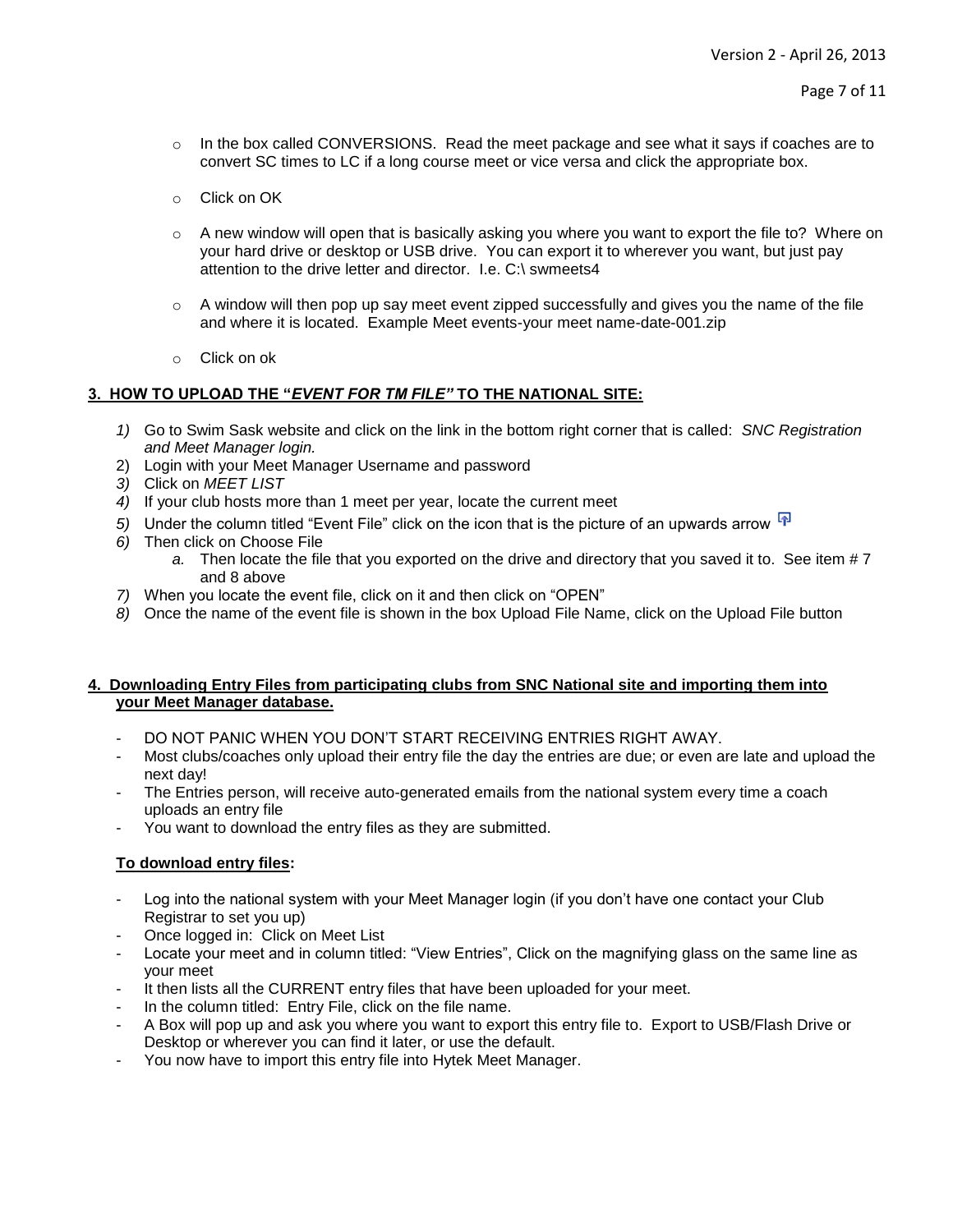# **IMPORTING AN ENTRY FILE INTO HYTEK MEET MANAGER**

- From the main screen, click on "File"
- Then "Import",
- Then "Entries"
- It will then look for the entry file. Once you locate it, double click on it and then a message will pop up, click on OK
- Ensure that the file is for your meet.
- When importing a window called "*Import Entries*" pops up; the first 2 boxes/options are defaulted with check marks; **Keep these check marks**. Then click on OK.
- A window then pops up that says: "*Import File Progress*". This tells you the number of athletes and entries. It should match what the national system says was in the entry file. Then click OK
- If your meet is a meet with qualifying times, you need to run an Exceptions Report.
- If your meet does not have qualifying times, then you don't need this report
- In Hytek go to "*REPORTS*, then scroll down to: "*Exceptions report*". When the exceptions report window pops up you then need to click on **all** of the following options starting at the top of the window:
	- o Click on "select all"
	- $\circ$  If your meet is a meet with qualifying times, then click on the box titled: "Time Standards" beside either the A or AA.
	- o Click on "Each team on a separate page"
	- o Click on the tab titled: STDS/QUAL, and then click "Do not meet qualifying time"
	- o Click on "use entry time"
	- o Click on "sort by team"
	- o Then back up at the top of the screen click on "Create Report"

Once report is created, it will show on your screen, but you also NEED to print a hard copy of it.

This report tells you all of the swimmers who do not meet the qualifying time in any event.

You are looking for swimmers that are entered in more events that what the meet package says they can swim in as Bonus swims (i.e. if 1 QT then get to swim in 2 bonus swims for total of 3 swims). If someone on the report is in 4 swims. then there is something wrong and you need to investigate and tell coach that entries are not correct for this swimmer.

## **If your meet is a meet with qualifying times, you need to validate those times in the National System. If your meet does not have qualifying times, then don't worry about the Time Validation**

## **Each time you receive an auto-generated email that a club/coach has uploaded entries go into the national system and Time Validate their entries. Below are the steps to do this:**

- Log into the national system with your entries person login
- Click on the tab titled: "meet list"
- Locate the ManSask meet; and then click on the icon that is a picture of a magnifying glass in the column titled: view entries
- At the very top of the page, ensure to put in the Time Validation Date Range. You will find the correct dates to use from the meet package.
- Be sure to click on SAVE
- Now you are ready to Validate the entry times for this club. To do this click on "Time Validate" on the far right hand side of the screen on the row for that club.
- This produces an onscreen report.
- Any time that does not validate will say, "Non Validated" in red on the far right hand side of the screen. These are times that do not match any result that is in the national system. So this means that a coach has either used a split time as an entry time or has made up a time.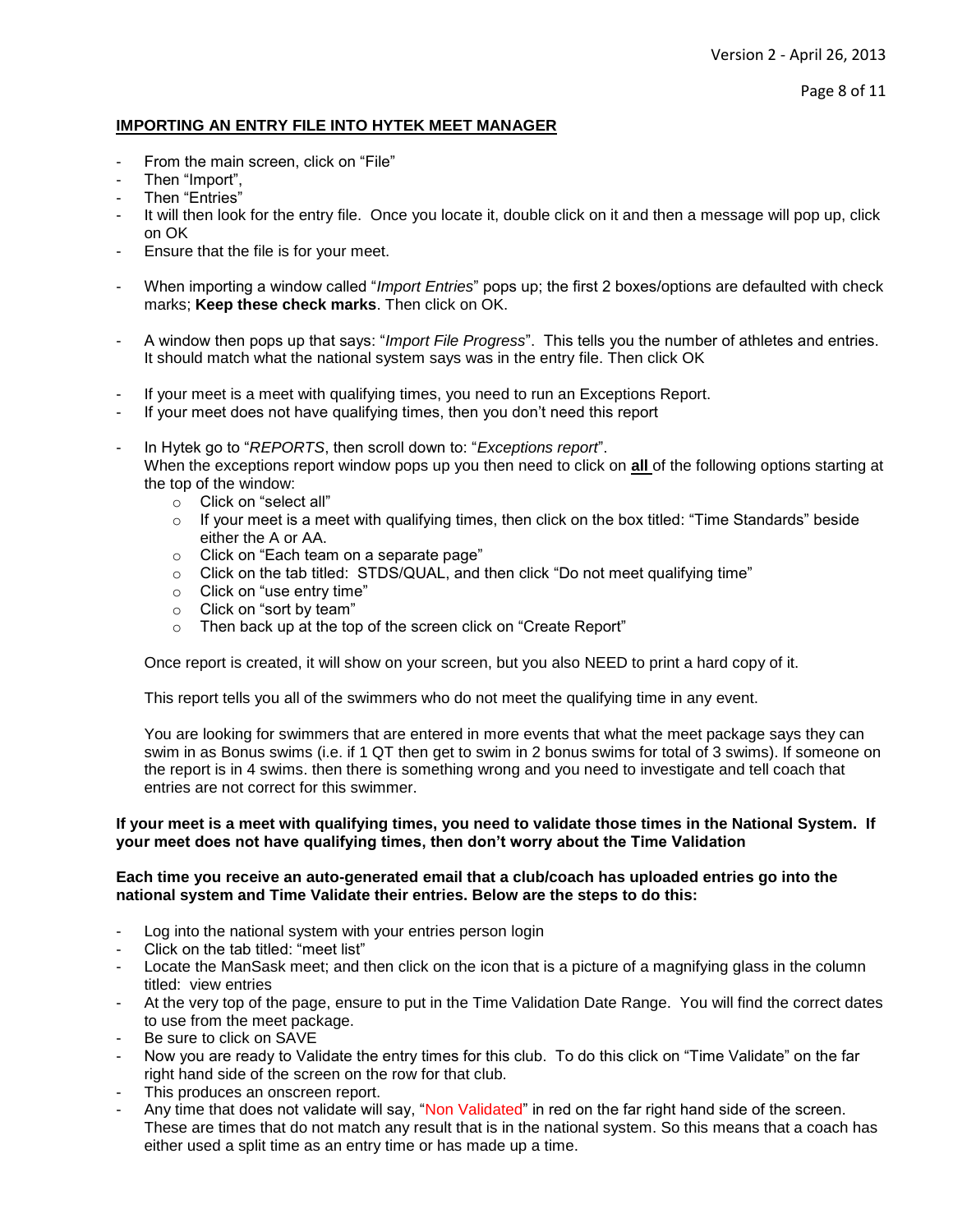If there is a swimmer whose times ALL say Non Validated then chances are that swimmer really has not qualified to be in the meet, and you need to contact that club/coach and ask to send proof of times for that swimmer.

Any time that they cannot prove; then that swimmer (s) must be scratched out of that event (s).

When the proof of time report comes in, you must also ensure that the time meets the minimum qualifying time. If not swimmer is scratched from that event.

- Don't worry about any Relay events that don't pass validation.

## **Approving entry file on the National System**

- Once you are happy with all entries from a club (i.e. they imported into Meet Manager no problem, all the necessary times pass validation and every swimmer has at least 1 swim that meets a QT, and no swimmer is in more than the maximum number of events) then "Approve" the entry file on the national system.
- To Approve an entry file, click on the icon that is a picture of a pencil,  $\mathscr I$
- Then click on the down arrow beside the word pending and change it to the word approved.
- Then click on the icon that is a picture of a floppy disk.
- This should then show the word approved in the status column. This then sends an auto-generated email back to the coach saying that their entries have been approved.

## **5. Seeding the meet**

- When hosting a Short course meet, all entries need to be converted to Short Course and when hosting Long Course meet all entries must be converted to Long Course. To Convert entries go to: Under "*SET UP*", go down to "*Report Preferences,* then click on the tab titled: "*Report Formats*", and then under "*Meet Program/Results*", unclick the following option: "A*lways display actual entry time*" and then click OK
- Once you have received all entries and are happy with them, produce a Psych sheet and check for reasonableness of times. (I.e. 50 Free shouldn't have anything faster than 24 seconds. 1500 Free should not have anything slower than 30 minutes. 50 Breast should not see 24 seconds, a 200 free should not see anything faster than 1:45)
- To produce a Psych Sheet go to REPORTS, then PSYCH SHEETS
- The Psych sheets are a list all of the swimmers via time in each event.
	- Export the Psych Sheets and then email them to your Meet Referee to review.
	- To Export, click on the icon above the word "Preview"
	- Produce a Session Timeline Report and send it to the Referee as well.
	- Once you and the Meet Referee have checked the Psych sheets and they look ok, **and you are absolutely sure that you are finished everything then you can SEED the meet and produce the "***Meet Program***"**
	- **Once you produce the meet program do not do any more seeding**

## **To SEED the meet**

- o From the main menu click on "*SEEDING"*
- o Go to the session list and click ALL
- o Then click on "START SEEDING" (top left corner)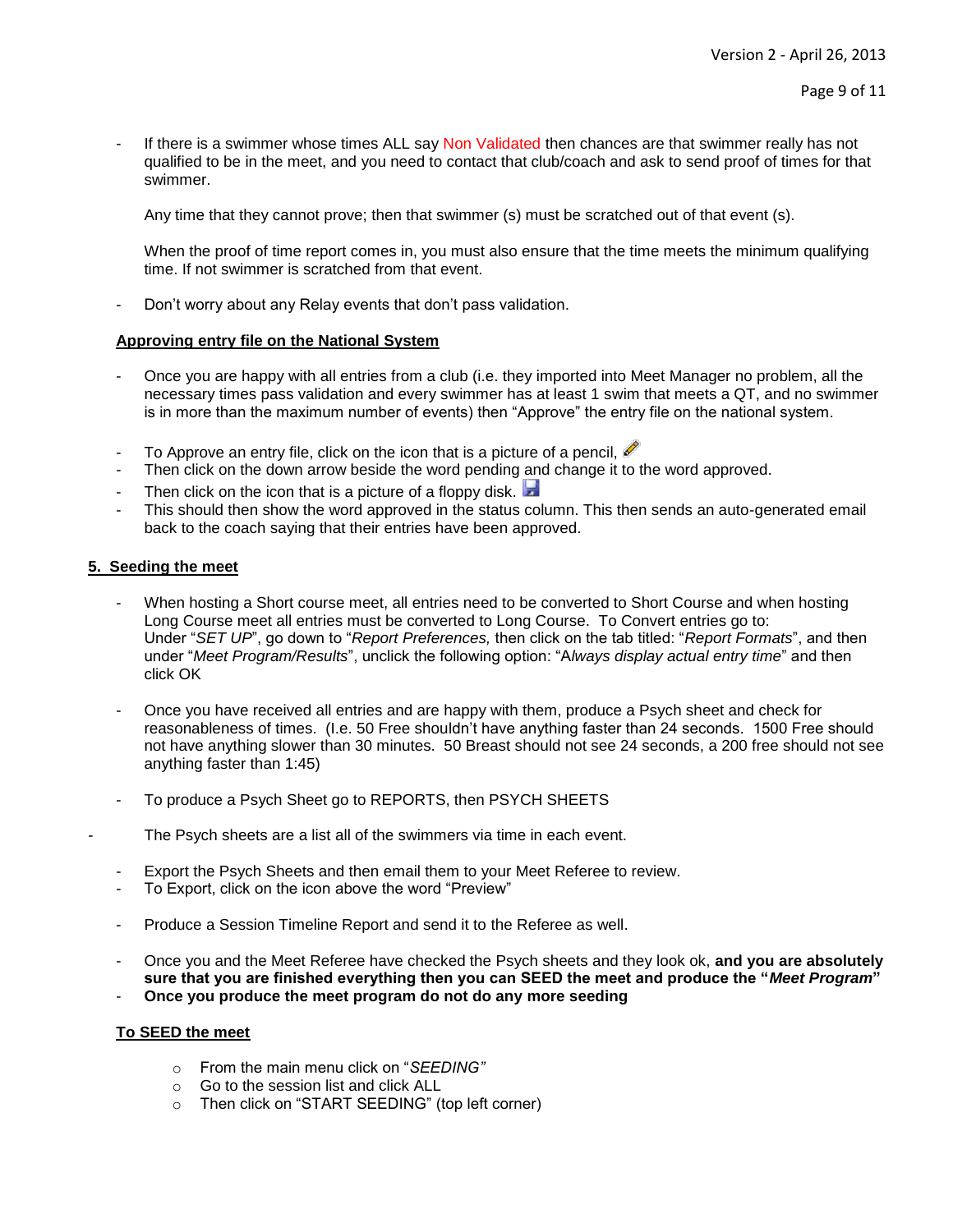Page 10 of 11

## **TO PRODUCE THE MEET PROGRAM**

- o From the Main menu click on "REPORTS"
- o Then click 'MEET PROGRAM'
- o Go to SESSION LIST
- o At the very top of the session list, select ALL
- $\circ$  This should then have all the events highlighted in yellow

## **Now you want to format the Meet Program**

- $\circ$  Go down to the bottom of the screen and in the bottom left hand corner click on the tab titled: *Columns/Format*
- o Click on Double
- o Then Click on the tab titled: Include in Meet Program
- o Then pick the options you want. NOTE: DO NOT SELECT THE OPTION '*HEAT START TIMES"*
- o Then go up to the top and click on *'CREATE REPORT"*
- $\circ$  The meet program will then show on your screen, you want to print it and perhaps also export to a word or pdf document.
- $\circ$  Print by clicking on the icon that is a printer in the top left hand corner above the word Preview
- $\circ$  Export to a file by clicking on the icon that looks like 2 page right above the word Preview

## **At this point you may also want to run a report showing the Team Size and Entry Fee summary**

- o Main Menu click on Reports, then Teams
- o On the tab titled: Entry Fee Summary
- o Then Click on "Create Report"

## **6. Printing lane cards**

If your meet is run via manual stop watches, you need to print lane cards for the timers to be able to write the swimmers times on.

If your meet is run via electronics and with plungers as backup you only need to print lane cards for the distance freestyle events (800 and 1500 Free) so that the timers can take splits.

If your meet is run via the Dolphin Electronic watches, you need to print lane cards to write down the swimmers time from the dolphin watch.

## **To print lane cards**

- o Main menu, go to REPORTS
- o Then, LANE/TIMER SHEETS
- o Click on the Events you wish to print lane cards for, if you are printing for all events then click on SELECT ALL from the top left hand corner.
- o Then click on the various options at the bottom of the screen
	- o Under FORMAT, click on 'ONE EVENT PER PAGE'
	- o Under PARAMETERS, click on the appropriate options
	- o Under SORT BY, click on LANE THEN EVENT
	- o At the very bottom Click on ALL HEATS

You then print the Lane cards by clicking on the printer icon

**After you have completed and produced all reports that the meet manager and meet referee have asked for, familiarize yourself with Hytek by looking around** 

**Use the HELP button if you run into difficulties or email Hytek with your problem.**